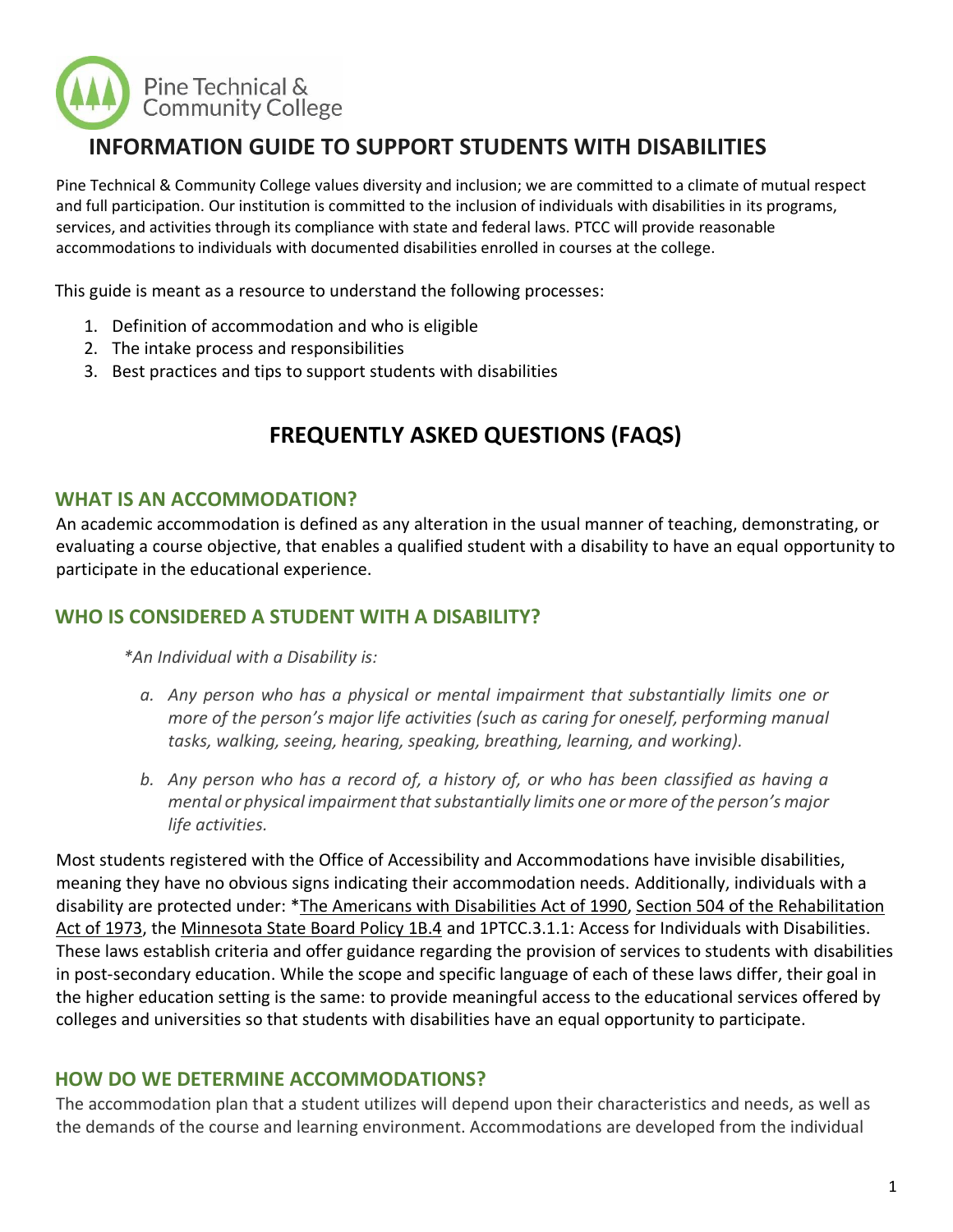student's documentation that is provided to the Office of Accessibility and Accommodations. Two students with the same disability may qualify for and be eligible to receive different accommodations.

#### **WHAT ACCOMMODATIONS ARE APPROPRIATE?**

The Office and Accessibility and Accommodations grants accommodations to students with documented disabilities based on the recommendations of medical or mental health professionals and based on the needs of students. These accommodations should not compromise the essential elements or objectives of the course.

#### **WHEN DO I HAVE TO COMPLY WITH A STUDENT'S REQUEST FOR ACCOMMODATIONS?**

The law provides the student with a disability the right to request accommodations from PTCC once they have provided the college with appropriate documentation. In some cases, PTCC may allow for temporary services while a student is in the process of obtaining documentation of their disability. The documentation is kept by the Office of Accessibility and Accommodations and is held in a confidential manner. Privacy laws protect students from having to disclose such information from most people, including faculty and staff. The Office of Accessibility and Accommodations staff ask students to discuss their accommodations with faculty and staff directly and to provide details of their Accommodations Plan once it is approved. When notified of the accommodation(s), they should be honored immediately.

#### **AM I BEING FAIR TO OTHER STUDENTS BY GRANTING ONE STUDENT AN ACCOMMODATION?**

Appropriate accommodations do not compromise the essential elements of the course, nor do they weaken the academic standards or integrity of the course. Accommodations simply provide an alternative way of accomplishing the course requirements by eliminating or reducing disability-related barriers. The goal of accommodations is to provide an equitable and level playing field, not an unfair advantage.

#### **WHAT HAPPENS IF I DO NOT PROVIDE THE FORMALLY REQUESTED ACCOMMODATION?**

The student can take legal action against you and/or PTCC. Denial of accommodations could be considered a violation of a student's civil rights. Colleges and universities cannot discriminate against qualified people with disabilities in recruitment, admission, or treatment after admission. If you have concerns about an accommodation request, you should discuss it with the Office of Accessibility and Accommodations.

#### **IF I RECEIVE A STUDENT'S ACCOMMODATION PLAN IN THE MIDDLE OF THE SEMESTER, AM I OBLIGATED TO PROVIDE ACCOMMODATIONS?**

Yes, accommodations are in effect once a student has an established Accommodations Plan. In a college setting, it is the student's responsibility for requesting and initiating all disability-related services and accommodations. If a student does not have an Accommodations Plan, please refer them to the Office of Accessibility and Accommodations. Accommodations begin when the Accommodations Plan is established. they are not retroactive and only apply upon receipt.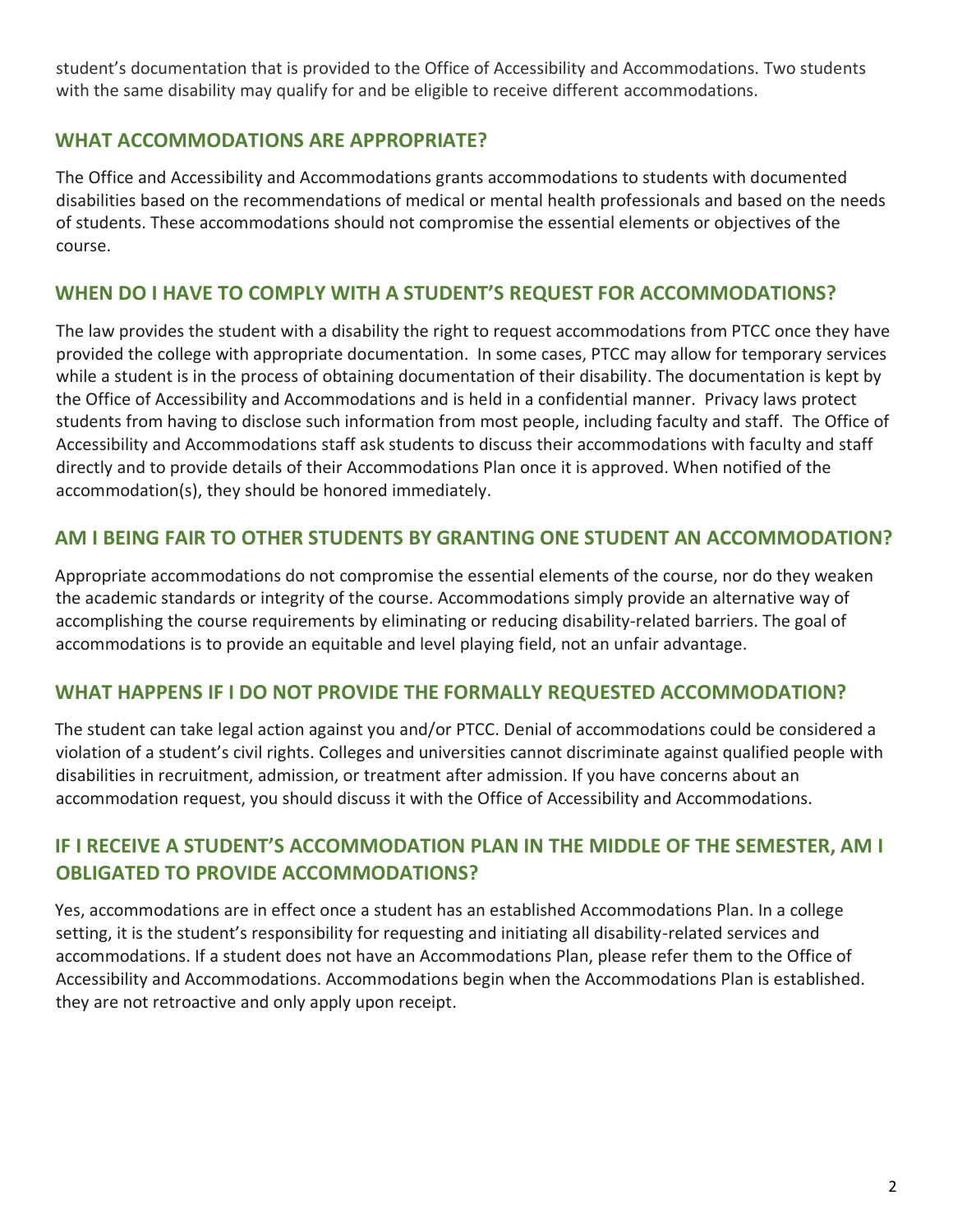#### **HOW CAN I ENCOURAGE A STUDENT TO TALK TO ME ABOUT A DISABILITY?**

Each student has the right to determine when, and if to disclose the nature of a disability to faculty or staff. We know that communication is important, and we encourage students to discuss their learning needs, as well as their strengths and weaknesses. Some students, especially those with non-visible disabilities, such as psychological or learning disabilities, may need time to feel comfortable to discuss their disability. Some students may never choose or need to discuss their disability.

## **BEST PRACTICES TO SUPPORT STUDENTS WITH DISABILITIES**

**Be inclusive** – include the Statement of Accommodations in course syllabi (example included below.) Additionally, be aware of inclusivity within course materials. For example, if videos are often used in the classroom, verify that they are captioned or transcribed. Atomic Learning is an online database of video-based technology training courses that can assist in many accessibility situations.

*Accessibility and Accommodations: Pine Technical & Community College values diversity and inclusion; we are committed to a climate of mutual respect and full participation. Our institution is committed to the inclusion of individuals with disabilities in its programs, services, and activities through its compliance with state and federal laws. If there are aspects of the instruction or design of this course that result in barriers to your inclusion, please notify the instructor as soon as possible. PTCC will provide reasonable accommodations to individuals with documented disabilities enrolled in courses at the college. For further information regarding the College's services, please contact the Student Success Coordinator located in the LRTC (library) room 128. Phone number is 320-629-5174 and email is [jen.rancour@pine.edu](mailto:jen.rancour@pine.edu) . For more information visit: [http://pine.edu/student-success/disability](http://www.pine.edu/student-services/disability-services)services [services/](http://www.pine.edu/student-services/disability-services).* 

**Make an announcement** – announce during the first course period "if any student needs accommodations for this course, please meet with me during my office hours". This approach maintains privacy of the student and indicates the willingness of the faculty or staff member to assist the students. Do not ask students to selfidentify in front of their peers.

**Keep confidentiality** – respect and maintaining information about a student's disability is very important. At no point should a faculty or staff member share information about a specific student's disability unless at the explicit request of the student. Any paperwork associated with a student's disability should be forwarded to the Office of Accessibility and Accommodations.

**Communicate** – communicate with the Office of Accessibility and Accommodations staff with any questions, concerns, or with needs for clarification is always appropriate. If a student chooses to utilize their approved accommodations for your course, maintaining communication with the student and the Student Success Coordinator regarding the accommodation details can help in the student's success.

**Referrals** – for further information regarding the College's services, and to refer any requests for accommodations, please contact the Student Success Coordinator located in the LRTC. Phone number is 320- 629-5174 and email is [Jen.Rancour@pine.edu](mailto:Jen.Rancour@pine.edu)

**Understand responsibilities** – the responsibility of utilizing the approved accommodations is on the student. As you get to know the students in your courses, you may learn more about your students with disabilities which may lead you to believe you can help the student secure an accommodation. Please encourage your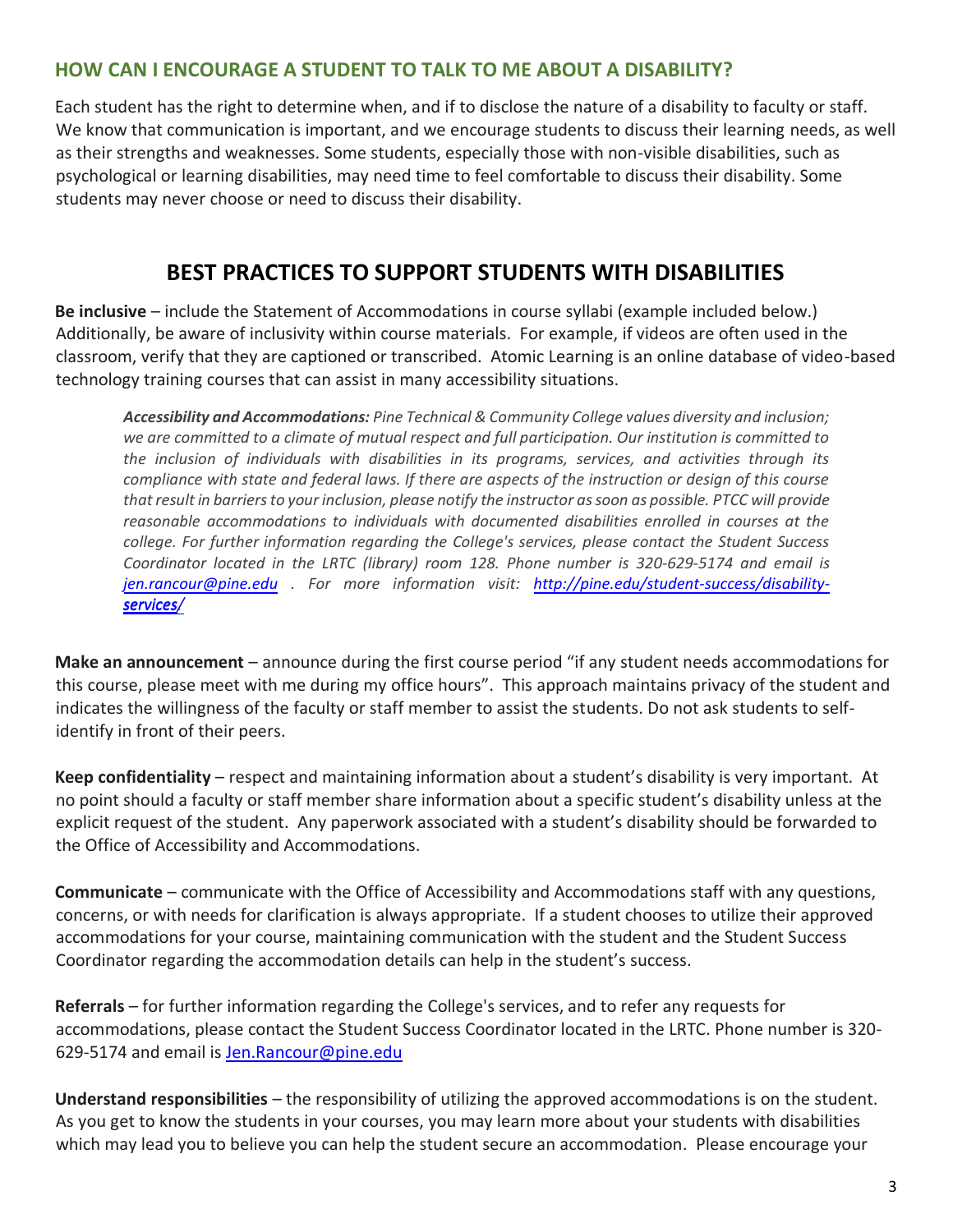students to do this for themselves. Some students with disabilities may choose to never use an approved accommodation for your course. The Student Success Coordinator is available to answer questions or concerns. The Office of Accessibility and Accommodations is also available to help you discover ways to work most effectively with any student with a disability.

# **TIPS TO SUPPORT STUDENTS WITH DISABILITIES**

### **Vision Impairments**

Suggestions for working with students who are blind or with visual impairments

- Your cooperation in allowing tape recording of lectures would be greatly appreciated. It allows the student to listen to the lecture again and is a reasonable accommodation.
- Preferential seating is important for a student with visual impairments. Since visual cues may not be available, you may want to make sure they are getting all the auditory cues possible. If the student is using a guide dog, it would help if the student were given an assigned seat so that the dog can aid them in getting there. The guide dog is not to be treated as a pet. When a guide dog is with their owner they are working. Ask the student if it is okay before interacting with the animal. Guide dogs must be allowed in the classroom with the student.
- Give students plenty of notice in the event that research papers are assigned. Someone may have to aid in the literature search, both in finding materials and reading them. You may want to extend deadlines for the student.
- To assist students with visual impairments when using the blackboard, lessen the glare as much as possible and write in large letters.
- Important information written on the blackboard should also be emphasized verbally.

## **Hearing Impairments**

Suggestions for working with students who are deaf or with hearing impairments

- Make sure you have a deaf student's attention before speaking. A light touch on the shoulder, a wave or some other signal will help.
- Look directly at the person with a hearing loss during a conversation, even when an interpreter is present. Speak clearly, without shouting. If you have problems being understood, rephrase your thoughts. Writing is a good way to clarify.
- Make sure that your face is clearly visible. Keep your hands away from your face and mouth while speaking.
- Maintain eye contact. If you turn away from a deaf person, hold your conversation until eye contact is re-established.
- Use facial expressions and gestures to help clarify your message. Pointing to appropriate objects or using visual aids can also be very helpful.
- If you are in a group situation, only one person should be talking at a time.
- Circular seating arrangements offer deaf or hard of hearing students the best advantage for seeing all class participants.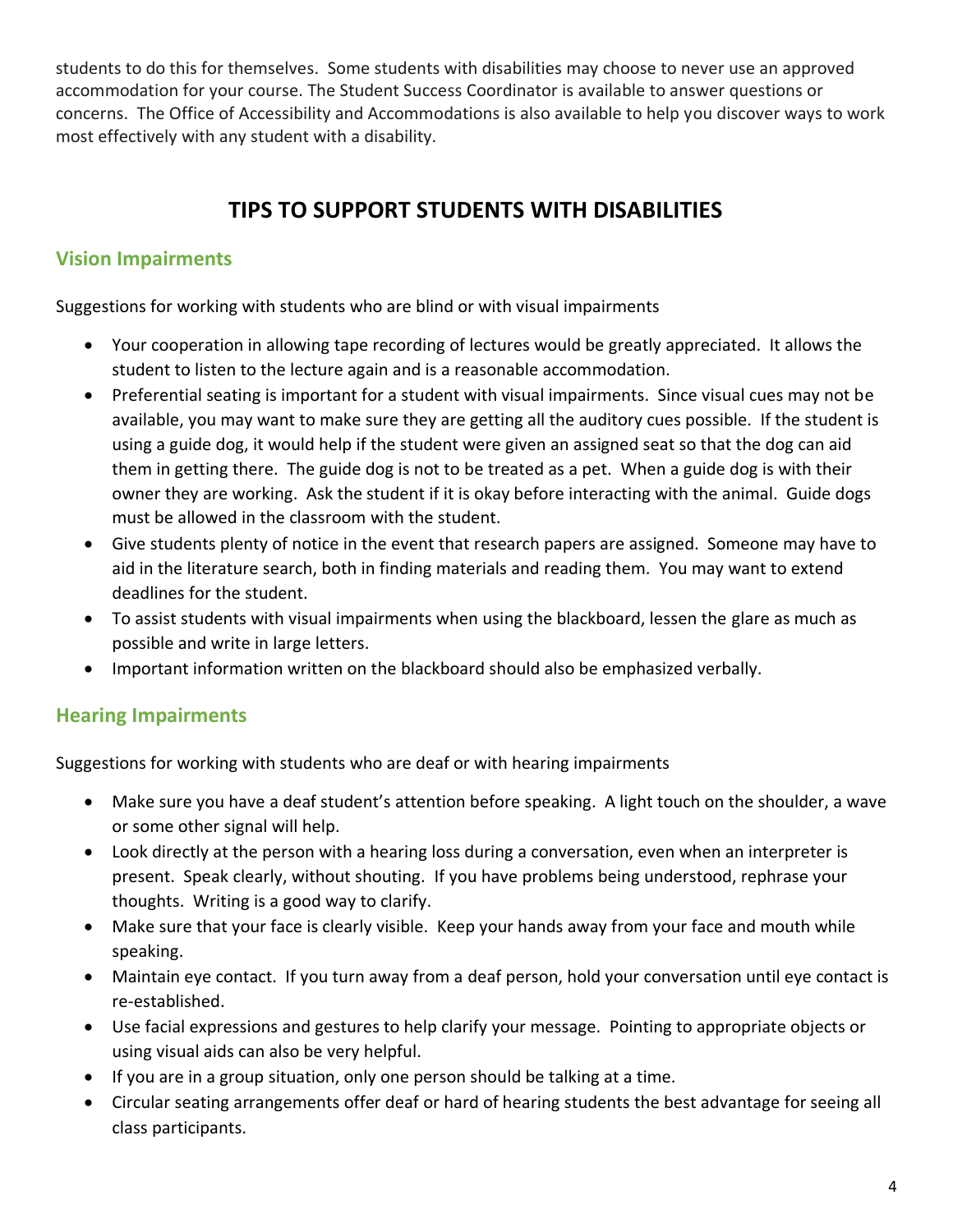- Allow the student the same anonymity as other students (i.e. avoid pointing out the student or the alternative arrangements to the rest of the class).
- When in doubt about how to assist the student, ask them.

#### **Mobility Impairments**

Suggestions for working with students with mobility impairments

- Most students who use wheelchairs will ask for assistance if needed. Don't automatically assume that assistance is required. Offer assistance if you wish, but do not insist and accept a "no, thank you" graciously.
- If a classroom or faculty office is inaccessible it will be necessary to make the area accessible to the student or locate an alternate class site that is accessible.
- If breaks between their classes are short, a student who uses a wheelchair or has difficulty walking may be frequently a few minutes late. Students may need to take a circuitous but accessible route or wait for assistance in opening doors. Please do not penalize the student for being late.
- In a class that involves fieldwork or a field trip, ask the student to participate in the selection of sites and modes of transportation. If possible announce field trips early so that students can plan ahead for their transportation.
- Classes taught in lab settings usually require some modifications of work stations. Considerations include under counter knee clearance, work and counter top heights, horizontal working reach and aisle widths. Working directly with the student may be the best way to determine needed modifications.
- Students are not "confined" to wheelchairs. Some who use wheelchairs can walk with the aid of canes, braces, crutches or walkers. Using a wheelchair some of the time does not mean an individual is "faking" a disability. It may be a means to conserve energy or move about more quickly.

## **Psychiatric Disabilities**

Suggestions for working with students with psychiatric disabilities

- Students with a history of psychiatric disabilities can be intelligent, sensitive, creative, and interesting and may have difficulty with responding to change, screening out environmental stimuli, sustaining concentration, interacting with others, responding to negative feedback, etc.
- Address a variety of learning styles (e.g. auditory, visual, kinesthetic, experiential, or a combination of styles).
- Incorporate experiential learning activities.
- Be prepared to set behavioral expectations for all students in your class.
- Embrace diversity to include people with psychiatric disabilities.
- May need prearranged or frequent breaks.

#### **Learning Disabilities/Cognitively Impaired**

Suggestions for working with students with learning disabilities/cognitive impairments

• Provide a detailed course syllabus.